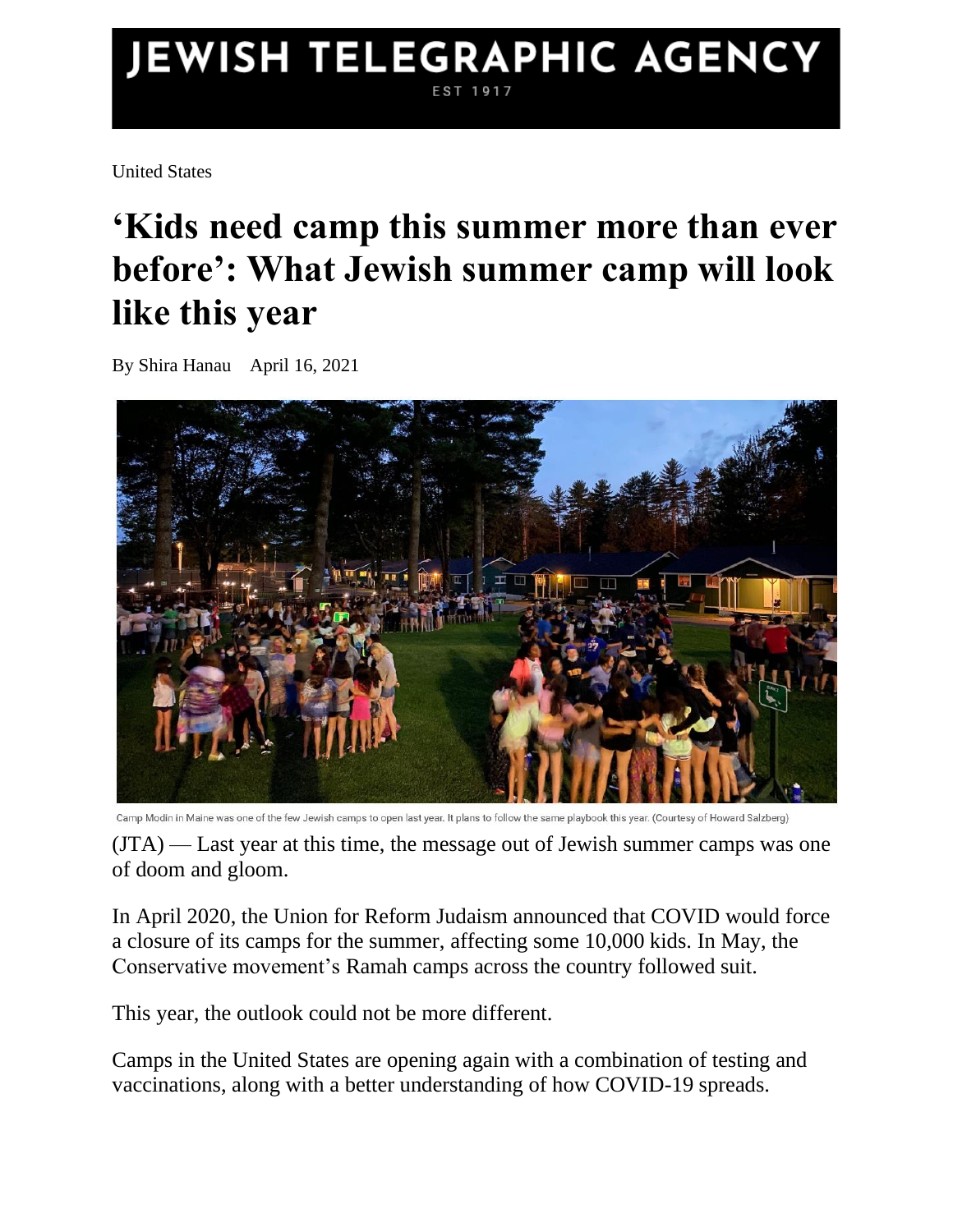"It's absolutely exhausting but incredibly exhilarating," said Rabbi Mitchell Cohen, national director of the National Ramah Commission, which runs the Ramah camps across the U.S. and Canada.

Cohen's exhaustion has to do with the extra planning involved in fitting campers into existing space while allowing for social distancing and keeping campers in pods and outdoors as much as possible. And while most of Ramah's 10 overnight camps are expected to open without issue, the group's Canadian camp may have trouble due to Canada's sluggish vaccine rollout and rising infection rates in Ontario, where the camp is located. (Cohen said the camp is exploring options for a new U.S. campus to serve campers from New York and Ohio who would typically attend the Canadian camp.)

At most Ramah camps, campers will be kept in pods of one or two cabins for most of their activities. Spaces like the dining hall, where hundreds of campers and staff would come together for meal times, will be subdivided with temporary walls or plastic sheeting to separate pods. Where birkat hamazon, the blessing after meals, was once a rollicking campwide songfest, some campers will have to step outside the dining hall to a tent to say the blessings this year to allow another shift of campers to eat in the hall at a reduced capacity.

"The last thing you want to do is to have a superspreader event at camp," Cohen said. "We don't need that. We can go one summer without everyone davening [praying] together or singing together."

Most camps will be able to aggressively test their campers and staff, and receive results quickly enough to isolate and prevent the spread of the virus. Vaccinated staffers will add another layer of protection, ensuring that the adults at camp, who are more vulnerable to death and serious illness from COVID than children, will be protected. And with increased understanding of how COVID spreads and preventative measures — namely through mask wearing, social distancing and activities held outdoors or in buildings with improved ventilation — keeping the virus under control seems doable, even if it does require extra preparation.

Helping to cover some of the extra costs for camps to buy tents, upgrade buildings and increase capacity is \$3.8 million in funding from the Foundation for Jewish Camp. Its grants are set to add capacity for 4,000 campers and will help the camps recoup some of the money that was lost last year. (Jeremy Fingerman, the foundation's chief executive officer, said Jewish overnight camps lost about \$150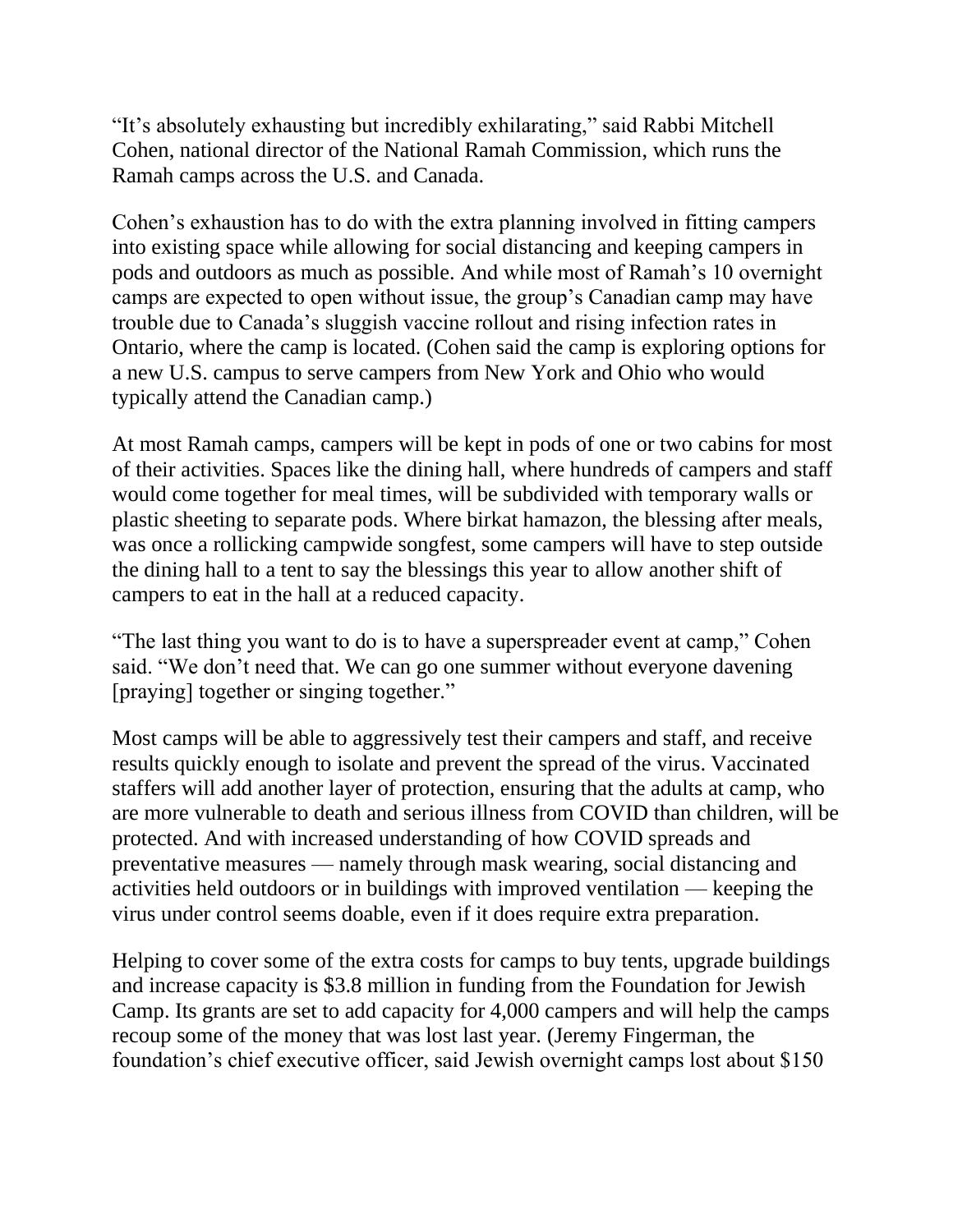million last year, the vast majority of which was covered by loans, cost reductions, donations and tuition rolled over to this year.)

"We're estimating that as a result of this grant, it'll raise more than \$16 million of revenue that will drop to the bottom line," Fingerman said.

At the Olin-Sang-Ruby Union Institute, a URJ camp in Wisconsin more commonly known as OSRUI, camp director Solly Kane is looking forward to welcoming back about 900 campers after closing last year. Staffers, including about 35 from Israel, will be required to be vaccinated, and there will be surveillance testing throughout the summer.

While the camp won't be bringing everyone together in one room for singing the way it usually might, OSRUI has ideas about gathering the entire camp.

"Something like a Friday-night song session, instead of being all together [inside], we're in a soccer field with kids sitting in pods and wearing masks," Kane said.

But no matter how much testing has to be done and how many events have to be reconfigured to work outside, the most important thing to Kane is to get the kids back to camp.

"It's been a hard last year for everybody," Kane said. "Kids need camp this summer more than ever before."

Camp Modin in Belgrade Lakes, Maine, was [one of the few Jewish camps to open](https://www.jta.org/2020/05/18/united-states/a-jewish-camp-in-maine-is-actually-opening-heres-how-it-plans-to-keep-covid-19-away)  [last year,](https://www.jta.org/2020/05/18/united-states/a-jewish-camp-in-maine-is-actually-opening-heres-how-it-plans-to-keep-covid-19-away) hosting about 300 children for one five-week session. The camp asked families to quarantine before camp, and tested campers and staff multiple times in the first weeks.

Co-director Howard Salzberg plans to follow the same playbook this year, though at a significantly reduced cost now that testing has become cheaper and more widely available.

"We learned a lot last year, so we don't need to reinvent the wheel," Salzberg said.

Modin campers will be asked to get a COVID test in the days before camp and will be tested on the first day — and possibly again with a rapid antigen test before boarding buses to camp.